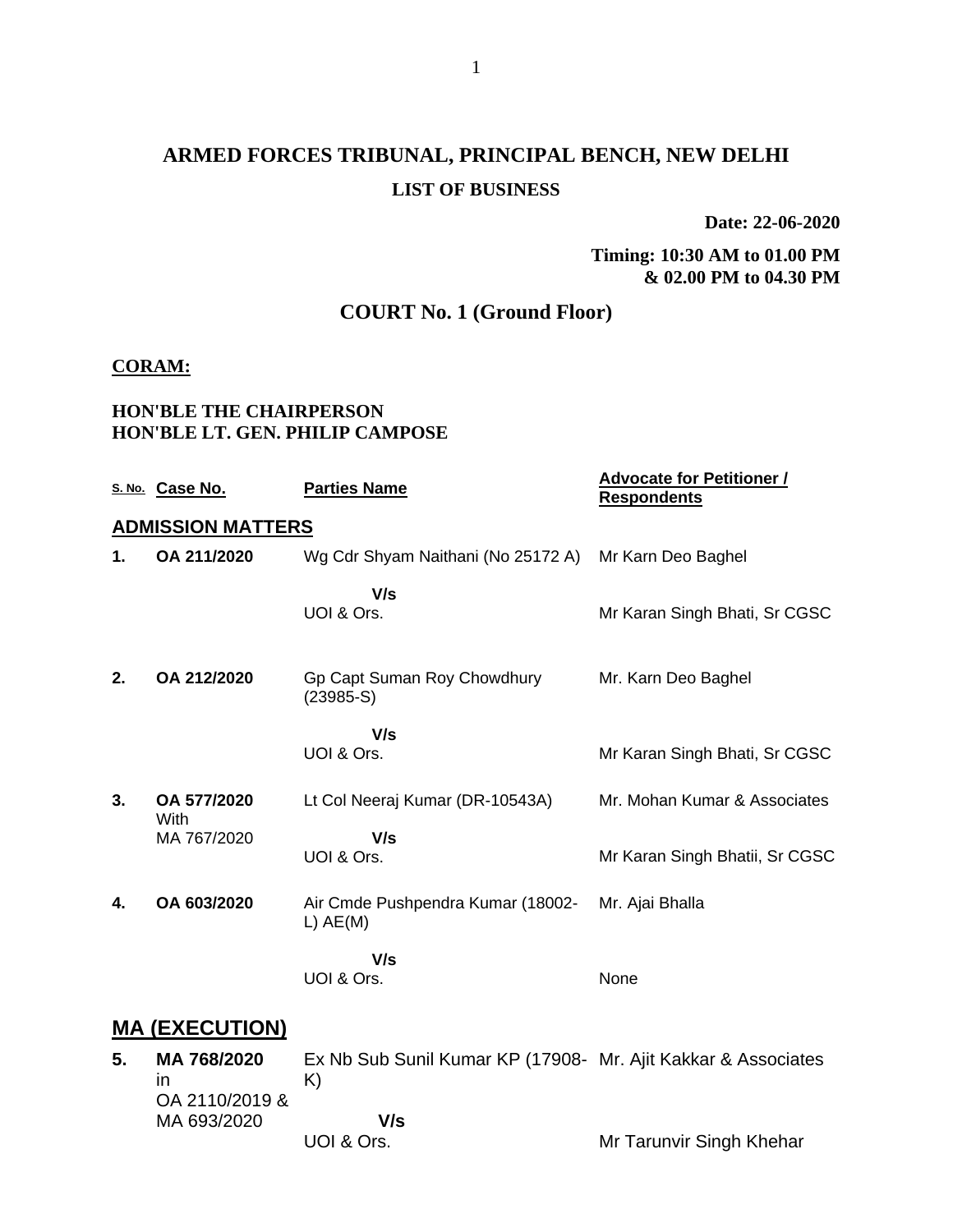# **PART HEARD**

| 6. | OA 8/2016<br>with | Sub Maneesh Kumar | Ms. Archana Ramesh |
|----|-------------------|-------------------|--------------------|
|    | MA 5/2016         | V/s<br>UOI & Ors. | Mr Arvind Patel    |

# **PLEADINGS NOT COMPLETE**

| 7.  | OA 318/2020<br>with<br>MA 398/2020 | Sub Dharam Singh (Retd) (JC 759870<br>F)<br>V/s     | Ms Archana Ramesh                                   |
|-----|------------------------------------|-----------------------------------------------------|-----------------------------------------------------|
|     |                                    | UOI & Ors.                                          | Ms. Jyotsna Kaushik                                 |
| 8.  | OA 325/2020<br>with<br>MA 404/2020 | Nb Sub Devendra Kumar Mishra<br>(Retd) (JC-353692A) | Ms Archana Ramesh                                   |
|     |                                    | V/s                                                 |                                                     |
|     |                                    | UOI & Ors.                                          | Ms. Jyotsna Kaushik                                 |
| 9.  | OA 327/2020                        | No 6385150P Sep/DSC Shyam Lal                       | Mr US Maurya                                        |
|     |                                    | V/s                                                 |                                                     |
|     |                                    | UOI & Ors.                                          | Mr. Shyam Narayan                                   |
| 10. | OA 341/2020                        | Capt Satheesha D (IC 81490 W)                       | Mr Pushpendra Kumar Dhaka                           |
|     |                                    | V/s                                                 |                                                     |
|     |                                    | UOI & Ors.                                          | Mr. Harish V Shankar                                |
| 11. | OA 343/2020                        | No. 13633702-W Ex Rect Azim                         | Mr. Virender Singh Kadian                           |
|     |                                    |                                                     |                                                     |
|     |                                    | V/s<br>UOI & Ors.                                   | Mr. Waize Ali Noor                                  |
|     |                                    |                                                     |                                                     |
| 12. | OA 387/2020                        | JC-277275X Sub (Gnr) Raghbir Singh                  | Mr. Virender Singh Kadian &<br>Pardeep Singh Nandal |
|     |                                    | V/s<br>UOI & Ors.                                   |                                                     |
|     |                                    |                                                     | Mr. Niranjan Das                                    |

# **PLEADINGS COMPLETE**

# **DATES WILL BE GIVEN BY THE TRIBUNAL OFFICER - ORDERS WILL BE UPLOADED ON THE WEBSITE**

**13. OA 1281/2017** Col Jaidev Singh Rathore

Mr. IS Singh & Mr Rajendra Kumar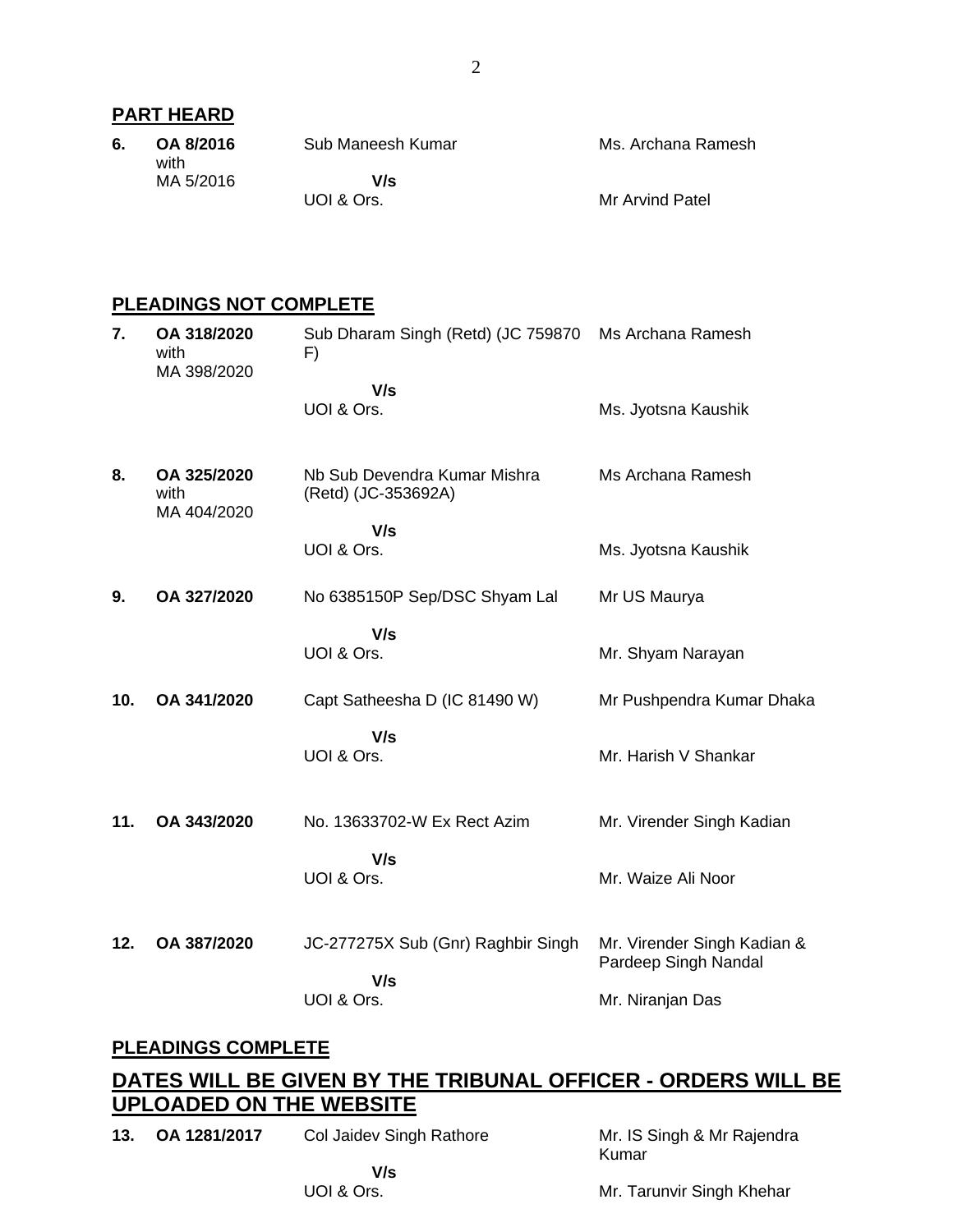| 14. | OA 532/2019<br>with<br>MA 1106/2019 | JC-246877K Ex Nb Ris Rohitashy<br>Kumar                                | Mr. VS Kadian     |
|-----|-------------------------------------|------------------------------------------------------------------------|-------------------|
|     |                                     | V/s<br>UOI & Ors.                                                      | Ms. Barkha Babbar |
| 15. | OA 778/2019                         | JC-770041N Sub/M Tech (Comn) Anuj Mr. S S Pandey & Associates<br>Kumar |                   |
|     |                                     | V/s<br>UOI & Ors.                                                      | Mr SP Sharma      |

### **HON'BLE THE CHAIRPERSON WILL SIT SINGLY IMMEDIATELY AFTER THE BOARD OF DB IS DISCHARGED**

|    | S. No. Case No.                   | <b>Parties Name</b>                               | <b>Advocate for Petitioner /</b><br><b>Respondents</b> |
|----|-----------------------------------|---------------------------------------------------|--------------------------------------------------------|
|    | <b>For Orders</b>                 |                                                   |                                                        |
| 1. | MA 769/2020<br>in<br>OA Diary No. | Ex Sub Maj M Sreenivasulu Reddy<br>(JC-0269303-K) | Mr. Ajit Kakkar & Associates                           |
|    | 1890/2020                         | V/s<br>UOI & Ors.                                 | None                                                   |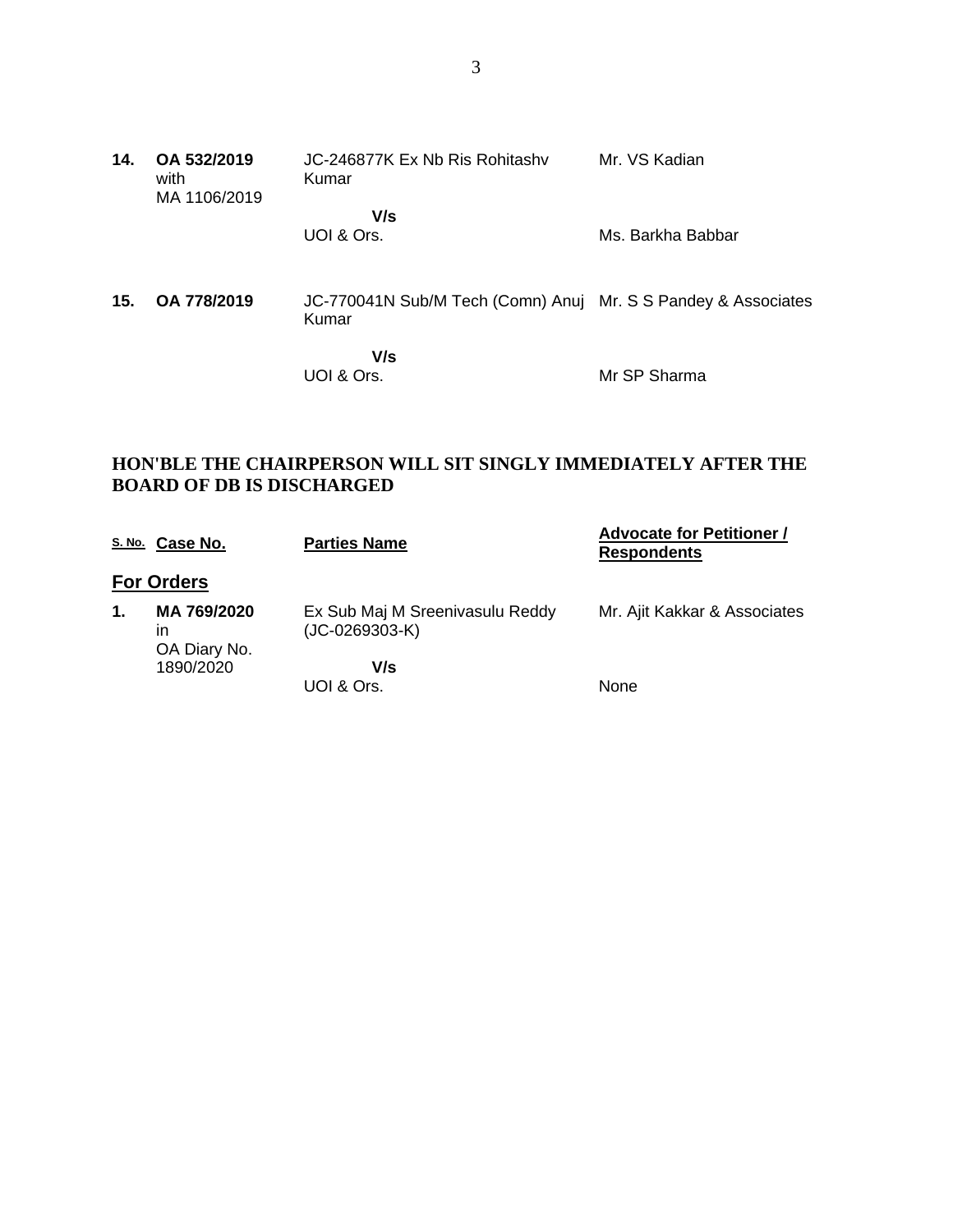# **ARMED FORCES TRIBUNAL, PRINCIPAL BENCH, NEW DELHI LIST OF BUSINESS**

**Date: 22-06-2020**

### **Timing: 10:30 AM to 01.00 PM & 02.00 PM to 04.30 PM**

# **COURT No. 2 (Ground Floor)**

# **THIS BENCH WILL NOT ASSEMBLE TODAY**

### **CORAM:**

### **HON'BLE MS. JUSTICE SUNITA GUPTA HON'BLE AIR MARSHAL B.B.P. SINHA**

|             | S. No. Case No.                     | <b>Parties Name</b>                                 | <b>Advocate for Petitioner /</b><br><b>Respondents</b> |
|-------------|-------------------------------------|-----------------------------------------------------|--------------------------------------------------------|
|             | <b>For Clarifications</b>           |                                                     |                                                        |
| 1.          | OA 967/2018<br>with<br>MA 872/2018  | No. 619260-B Ex Cpl Shyam Singh<br>Gore             | Mr Praveen Kumar                                       |
|             |                                     | V/s<br>UOI & Ors.                                   | Mr. Rajesh Kumar Das                                   |
|             | <b>ADMISSION MATTERS</b>            |                                                     |                                                        |
| 2.          | OA 416/2020<br>with                 | Nk Munna Kumar (No 14927373 K)                      | Mr Mohan Kumar & Associates                            |
|             | MA 521/2020                         | V/s<br>UOI & Ors.                                   | Ms Suman Chauhan                                       |
|             | <b>MA (EXECUTION)</b>               |                                                     |                                                        |
| 3.          | MA 399/2018 &<br>MA 1577/2019<br>ın | IC-25310W Lt Col Gurinderjit Singh<br>Grewal (Retd) | Mr. Indra Sen Singh/Abhishek<br>Singh                  |
|             | OA 309/2015                         | V/s<br>UOI & Ors                                    | Mr Prabodh Kumar                                       |
| <b>WITH</b> |                                     |                                                     |                                                        |
| 4.          | MA 1576/2019<br>in<br>OA 309/2015   | IC-25310W Lt Col Gurinderjit Singh<br>Grewal (Retd) | Mr. Indra Sen Singh                                    |
|             |                                     | V/s<br>UOI & Ors.                                   | Mr. Prabodh Kumar                                      |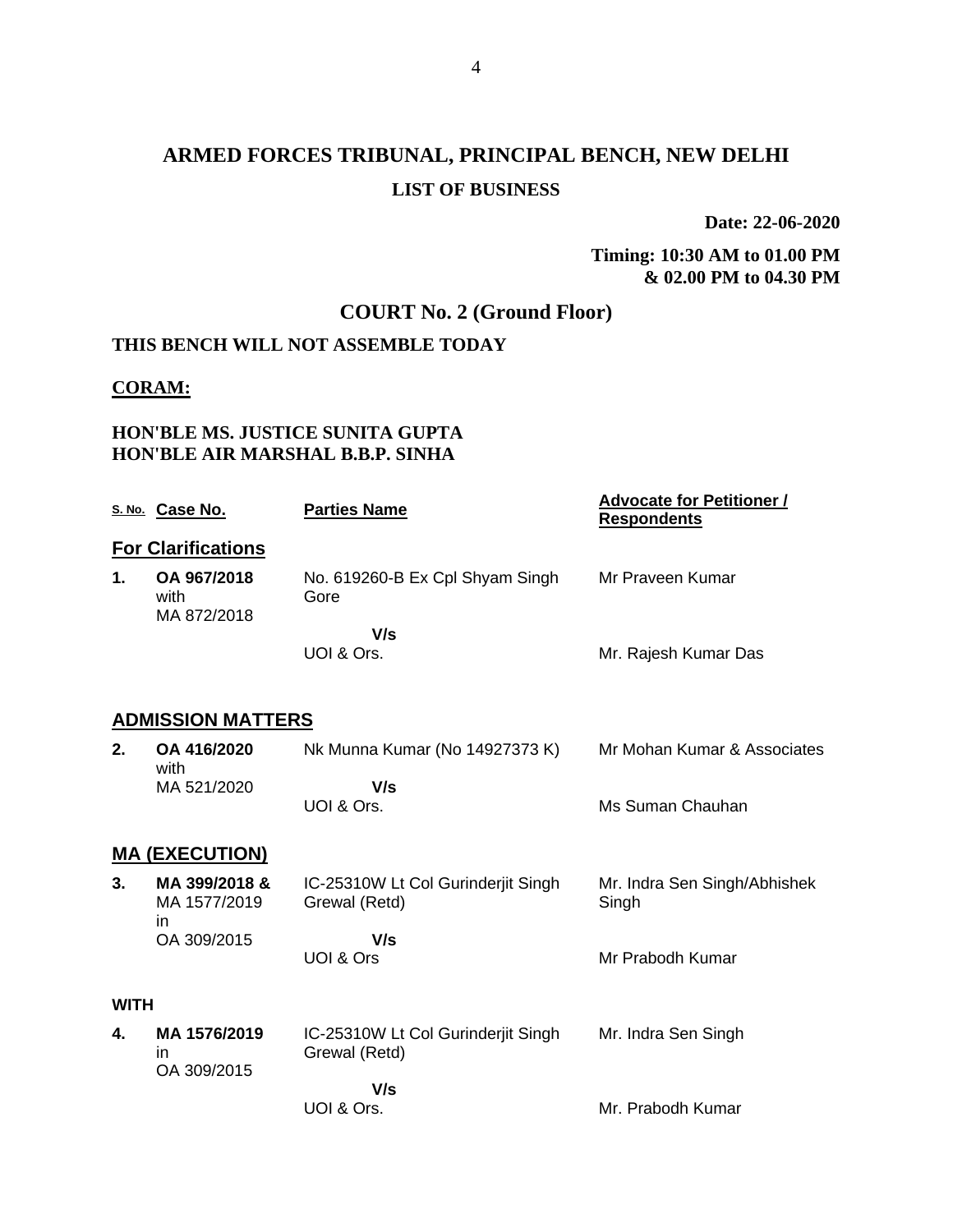- **5. MA 928/2019** in OA 512/2014 No. 15387074-N Ex Hav (OCC) BD Pradhan  **V/s** UOI & Ors. Mr. Anil Srivastava & Associates Mr. Ashok Chaitanya **6. MA 1459/2019** in OA 1201/2017 Ex L/Nk Kuldeep Singh Tomar (No 2999681 W)  **V/s** UOI & Ors Mr SM Dalal Mr. K K Tyagi **WITH 7. MA 62/2020 &** MA 63/2020 in OA 1201/2017 Ex L/Nk Kuldeep Singh Tomar  **V/s** UOI & Ors Mr. S M Dalal Mr KK Tyagi **PLEADINGS NOT COMPLETE**
- **8. OA 295/2020** Sgt Umesh Kumar (900708-F)  **V/s** UOI & Ors. Mr. Rakesh Kumar Singh & Associates Mr. V Pattabhi Ram

### **PLEADINGS COMPLETE**

# **DATES WILL BE GIVEN BY THE TRIBUNAL OFFICER - ORDERS WILL BE UPLOADED ON THE WEBSITE**

| 9.  | TA 126/2010<br><b>Writ Petition (Civil)</b> | Ex. Hav. Dharamvir Singh                                                    | Ms. Vibhuti Sharma                                   |
|-----|---------------------------------------------|-----------------------------------------------------------------------------|------------------------------------------------------|
|     | No. 8254/2004                               | V/s<br>UOI & Ors.                                                           | Mr Prabodh Kumar                                     |
| 10. | OA 307/2016<br>with                         | Ex Rect Deepam Thapa                                                        | Ms. Archana Ramesh                                   |
|     | MA 193/2016                                 | V/s<br>UOI & Ors.                                                           | Mr Arvind Patel for R 1-3<br>Ms Anjali Vohra for R-4 |
| 11. | OA 521/2018                                 | Smt. Preeti Tomar Wd/o Late L/Nk<br>Abhishek Singh Tomar (No.<br>14441294X) | Ms. Archana Ramesh                                   |
|     |                                             | V/s<br>UOI & Ors.                                                           | Dr. Vijendra Singh Mahndiyan                         |
| 12. | OA 1521/2018<br>with<br>MA 1592/2018        | Ex Rect (Opr) Vijendra (No<br>15800608H)                                    | Mr RK Rastogi                                        |
|     |                                             | V/s<br>UOI & Ors.                                                           | Mr. Y P Singh                                        |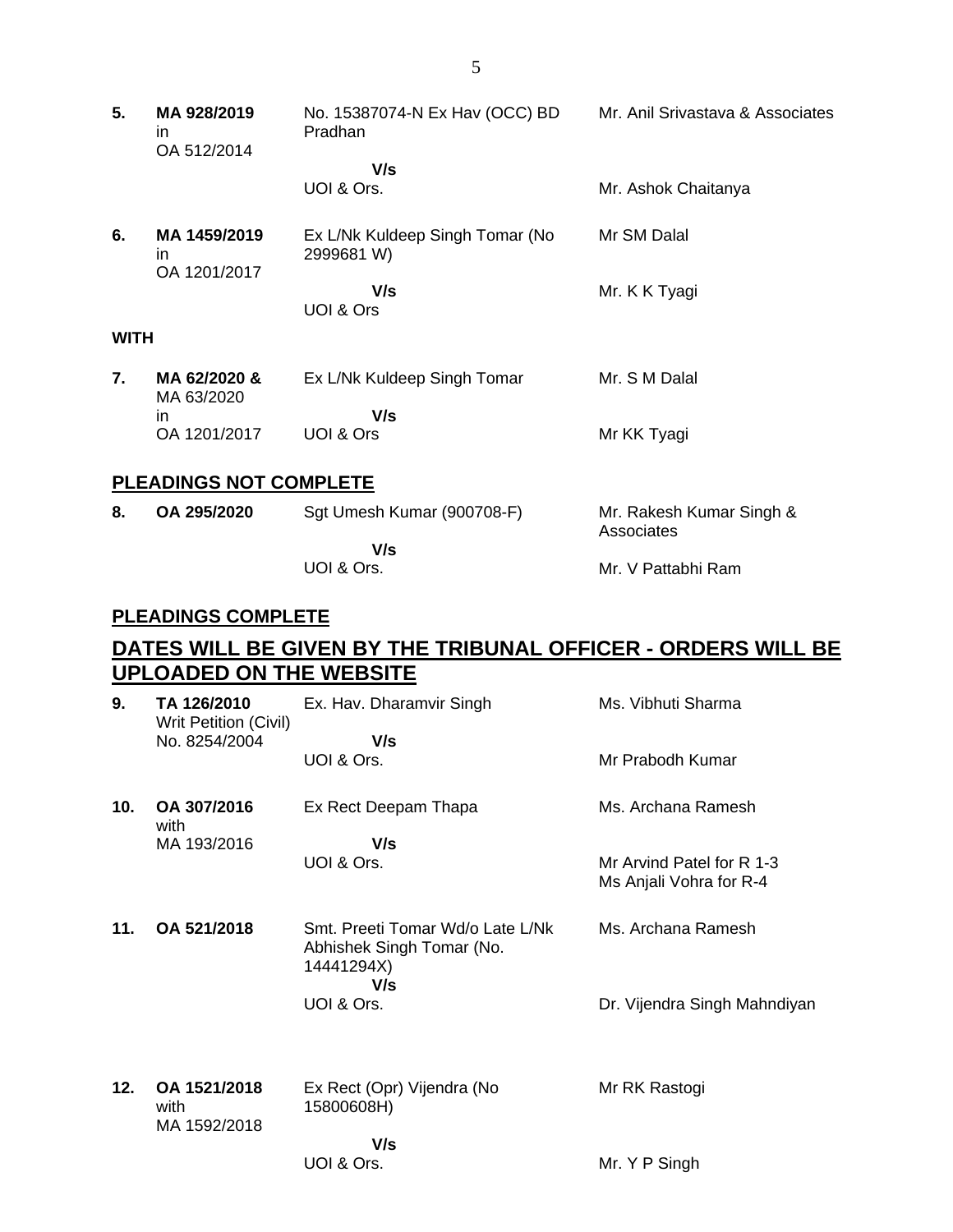| 13. | OA 1603/2018<br>with<br>MA 1688/2018 &<br>325/2019 | Smt. Raj Kumari                                                                               | Mr. S S Pandey & Associates   |
|-----|----------------------------------------------------|-----------------------------------------------------------------------------------------------|-------------------------------|
|     |                                                    | V/s<br>UOI & Ors.                                                                             | Mr. J S Yadav                 |
| 14. | OA 8/2019<br>with                                  | Ex Sgt S Rakesh (No 770848-F)                                                                 | Mr Praveen Kumar              |
|     | MA 313/2019                                        | V/s<br>UOI & Ors.                                                                             | Mr. Shyam Narayan             |
| 15. | OA 45/2019<br>with                                 | No. 17262K (MR-5700X) Gp Capt (TS) Mr. Anil Srivastava & Associates<br>Rajendra Singh (Retd.) |                               |
|     | MA 422/2019                                        | V/s<br>UOI & Ors.                                                                             | Mr. S.P. Sharma               |
| 16. | OA 1085/2019<br>with<br>MA 1760/2019               | Ex Sgt Mukesh Kumar Pandey (No<br>795766 A)                                                   | Mr Praveen Kumar              |
|     |                                                    | V/s<br>UOI & Ors.                                                                             | Mr. V S Tomar                 |
| 17. | OA 1207/2019<br>with                               | Ex HavTilak Raj (No 14570734 X)                                                               | Mr Virender Singh Kadian      |
|     | MA 2956/2019                                       | V/s<br>UOI & Ors.                                                                             | Mr. J S Rawat                 |
| 18. | OA 1237/2019                                       | No. 194153-H Ex MC ERA-II<br>Brahampal Singh Khatana                                          | Mr. Ved Prakash               |
|     |                                                    | V/s<br>UOI & Ors.                                                                             | Mr Arvind Patel               |
| 19. | OA 1257/2019<br>with                               | Wg Cdr Shaleen Airon (26942-L)                                                                | Ms. Archana Ramesh            |
|     | MA 1994/2019 &<br>319/2020                         | V/s<br>UOI & Ors.                                                                             | Mr. Tarunvir Singh Khehar     |
| 20. | OA 1370/2019                                       | No. 622441 HFO Brahmpal Sharma<br>(Retd.)                                                     | Mr. B P Vaishnav & Associates |
|     |                                                    | V/s                                                                                           |                               |

UOI & Ors.

Dr. Vijendra Singh Mahndiyan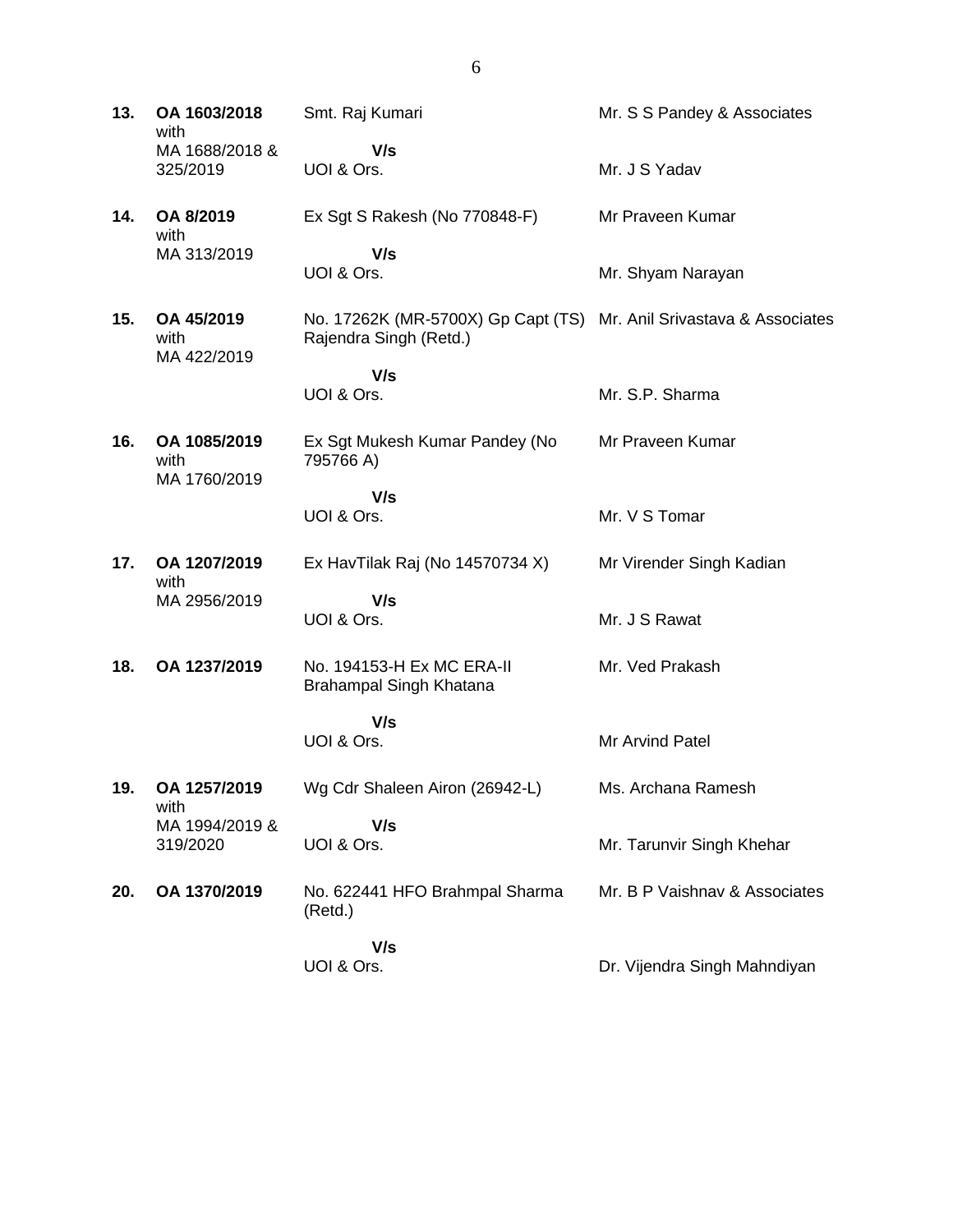# **ARMED FORCES TRIBUNAL, PRINCIPAL BENCH, NEW DELHI LIST OF BUSINESS**

**Date: 22-06-2020**

**Timing: 11:00 AM**

# **PRINCIPAL REGISTRAR COURT**

|    | S. No. Case No.                      | <b>Parties Name</b>                                        | <b>Advocate for Petitioner /</b><br><b>Respondents</b>  |
|----|--------------------------------------|------------------------------------------------------------|---------------------------------------------------------|
|    | <b>For Appearance/Direction</b>      |                                                            |                                                         |
| 1. | OA 1461/2018<br>with<br>MA 1482/2018 | Smt Meeta Singh Widow of No<br>1055504 Late Swr Udai Singh | Ms Archana Ramesh                                       |
|    |                                      | V/s                                                        |                                                         |
|    |                                      | UOI & Ors.                                                 | Mr. K K Tyagi                                           |
| 2. | OA 1745/2018<br>with<br>MA 1947/2018 | Ex Rect. Ravindra Kumar (No<br>18016292M)                  | Ms Archana Ramesh                                       |
|    |                                      | V/s                                                        |                                                         |
|    |                                      | UOI & Ors.                                                 | Mr. V S Tomar                                           |
| 3. | OA 335/2019                          | No. 3351879W Ex Hony Nb Sub<br>Gyarsi Lal                  | Mr. A K Trivedi & Associates                            |
|    |                                      | V/s                                                        |                                                         |
|    |                                      | UOI & Ors.                                                 | Mr. V Pattabhi Ram                                      |
| 4. | OA 364/2019                          | Lt Col Dhan Bahadur Thapa (Retd)(IC<br>27875A)             | Mr Jaideep Singh, Mr Kartik<br>Dabas & Ms Eysha Marysha |
|    |                                      | V/s                                                        |                                                         |
|    |                                      | UOI & Ors.                                                 | Mr. Rajesh Kumar Das                                    |
| 5. | OA 1023/2019<br>with                 | 1082421 Ex Swr Ashok Kumar Rajput                          | Mr. RS Dhull & Manoj Kr Gupta                           |
|    | MA 1694/2019                         | V/s<br>UOI & Ors.                                          |                                                         |
|    |                                      |                                                            | Mr. Neeraj, Sr. CGSC                                    |
| 6. | OA 1046/2019                         | No. 726674-S Ex Sgt Jayanta Das                            | Mr. Virender Singh Kadian                               |
|    | with                                 |                                                            |                                                         |
|    | MA 1720/2019                         | V/s<br>UOI & Ors.                                          | Mr. Shyam Narayan                                       |
|    |                                      |                                                            |                                                         |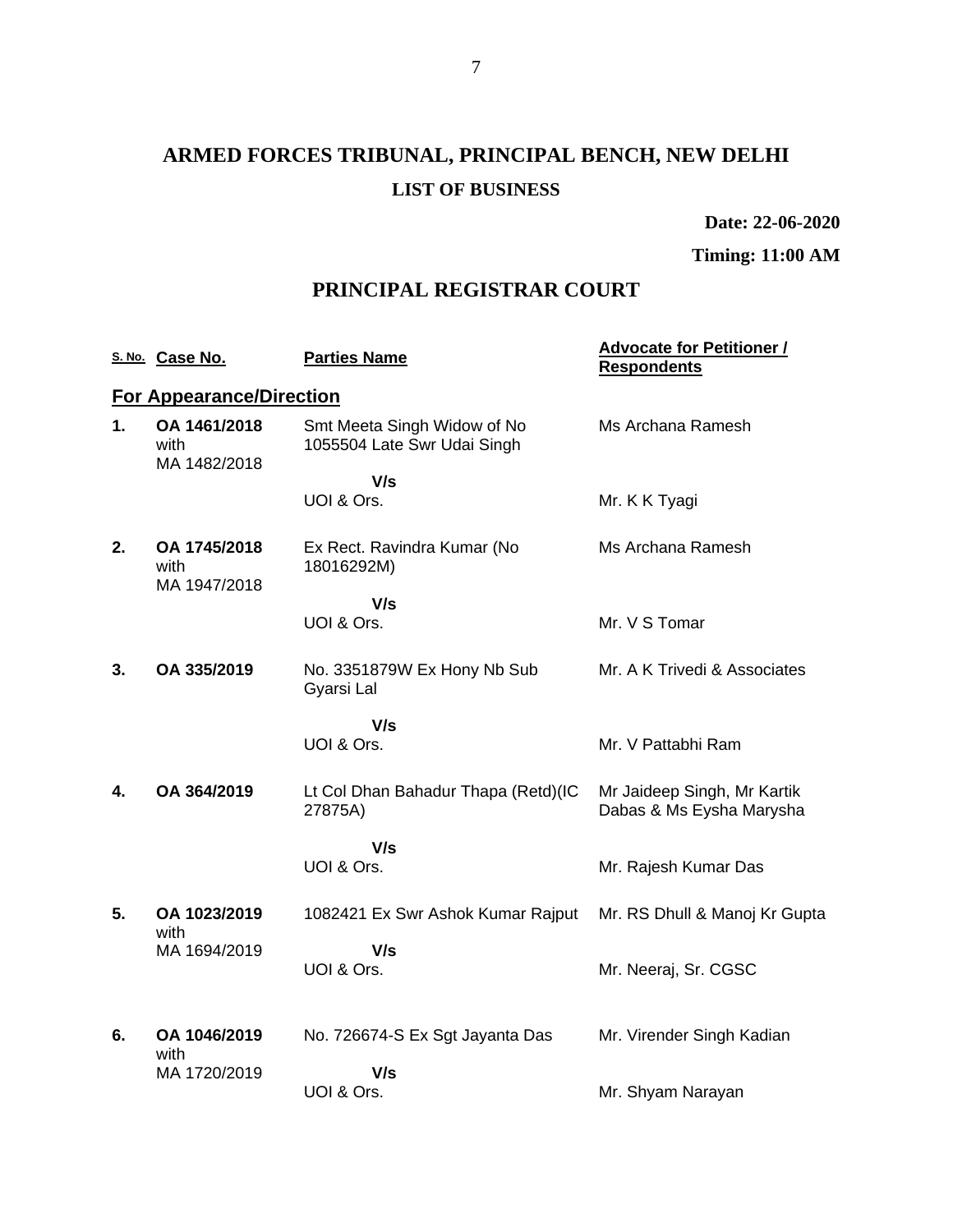| 7.  | OA 1047/2019                           | No. 14290020-M Ex Nk Tej Pal Singh                                       | Mr. J P Sharma & Associates                    |
|-----|----------------------------------------|--------------------------------------------------------------------------|------------------------------------------------|
|     |                                        | V/s<br>UOI & Ors.                                                        | r. Arvind Patel                                |
| 8.  | OA 1070/2019<br>with<br>MA 1739/2019   | Ex HFL (MWO) Pratap Singh Bansal<br>(259340)                             | Mr. Praveen Kumar                              |
|     |                                        | V/s<br>UOI & Ors.                                                        | Mr. S P Sharma                                 |
| 9.  | OA 1144/2019<br>with<br>MA 1860/2019 & | Col Mukesh Kumar Khattar (Retd) (MR Mr Virender Singh Kadian<br>05852 Y) |                                                |
|     | 674/2020                               | V/s<br>UOI & Ors.                                                        | Mr. V S Tomar                                  |
| 10. | OA 1146/2019<br>with<br>MA 1862/2019   | Ex JWO Om Prakash Dubey (741945-<br>L)                                   | Mr. Omprakash Kr Srivastava &<br>Vinay Makhija |
|     |                                        | V/s<br>UOI & Ors.                                                        | Mr. S D Windlesh                               |
| 11. | OA 1530/2019                           | No. 672366-L HFO Ratnakar Mahala<br>(Retd.)                              | Mr. B P Vaishnav & Associates                  |
|     |                                        | V/s<br>UOI & Ors.                                                        | Mr. K K Tyagi                                  |
| 12. | OA 1531/2019                           | Wg Cdr Srinivasan Rajendran (Retd)<br>(No 22040 B)                       | Mr Shakti Chand Jaidwal                        |
|     |                                        | V/s<br>UOI & Ors.                                                        | Mr. K K Tyagi                                  |
| 13. | OA 1540/2019                           | Ex SEA-I Mahesh Dagar (No 139006Z) Mr. Ved Prakash                       |                                                |
|     |                                        | V/s<br>UOI & Ors.                                                        | Mr. V S Tomar                                  |
| 14. | OA 1541/2019                           | Gp Capt Ashutosh Srivastav (Retd)<br>(No 21250)                          | Mr Baljeet Singh                               |
|     |                                        | V/s<br>UOI & Ors.                                                        | Mr. K K Tyagi                                  |
| 15. | OA 1573/2019<br>with<br>MA 2540/2019   | No 7119299H Ex HMT Balakram Singh Mr. VS Kadian<br>Rana                  |                                                |
|     |                                        | V/s<br>UOI & Ors.                                                        | Dr. Vijendra Singh Mahndiyan                   |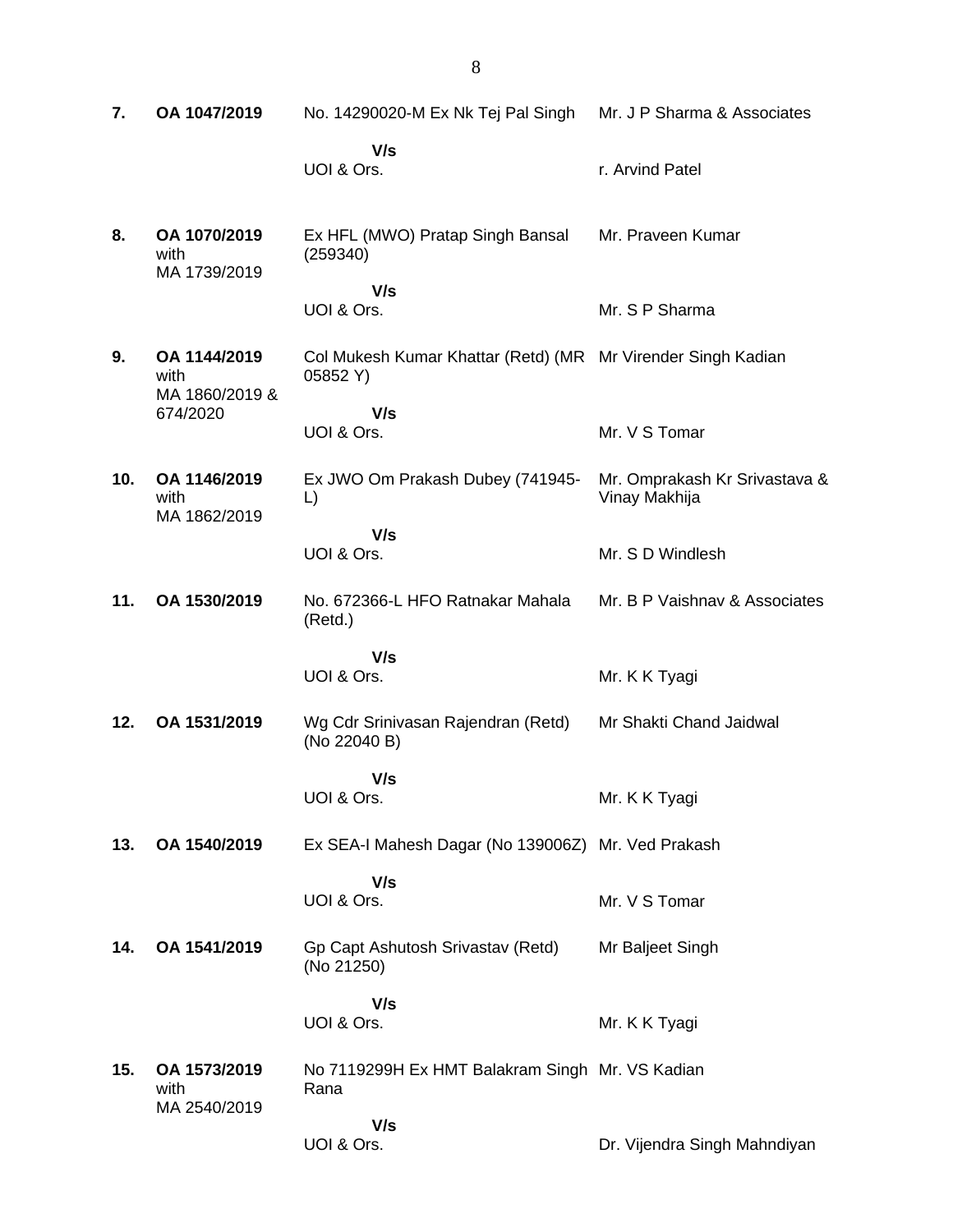| 16. | OA 1580/2019                         | No 780625K Ex Sgt Md Amanullah                               | Mr. VS Kadian                |
|-----|--------------------------------------|--------------------------------------------------------------|------------------------------|
|     |                                      | V/s<br>UOI & Ors.                                            | Mr. Shyam Narayan            |
| 17. | OA 1582/2019                         | IC-53673W Col Tarunesh                                       | Mr. S S Pandey & Associates  |
|     |                                      | V/s<br>UOI & Ors.                                            | Mr. Y P Singh                |
| 18. | OA 1583/2019                         | No. 17835-H Wg Cdr G K Chetty<br>(Retd.)                     | Mr. Ajit Kakkar & Associates |
|     |                                      | V/s<br>UOI & Ors.                                            | Mr. V Pattabhi Ram           |
| 19. | OA 1584/2019<br>with                 | IC-25497N Lt Col L M Sathe (Retd.)                           | Mr. S S Pandey & Associates  |
|     | MA 2551/2019                         | V/s<br>UOI & Ors.                                            | Mr. Neeraj, Sr. CGSC         |
| 20. | OA 1586/2019                         | Ex Cpl Pritam Singh (No 709111 L)                            | Mr OS Punia                  |
|     |                                      | V/s<br>UOI & Ors.                                            | Mr. Harish V Shankar         |
| 21. | OA 1587/2019<br>with<br>MA 2552/2019 | No. 6935338-L Ex Hav Subhash<br>Kashiram Kadam               | Mr. Virender Singh Kadian    |
|     |                                      | V/s<br>UOI & Ors.                                            | Mr. Niranjan Das             |
| 22. | OA 1688/2019<br>with                 | Ex Sgt Prakash Pandey (No 700399 G) Mr Virender Singh Kadian |                              |
|     | MA 2618/2019                         | V/s<br>UOI & Ors.                                            | Mr. V Pattabhi Ram           |
| 23. | OA 1689/2019<br>with<br>MA 2619/2019 | Ex HFL Jag Jiwan Gauri (No 617296<br>B)                      | Mr Virender Singh Kadian     |
|     |                                      | V/s<br>UOI & Ors.                                            | Mr. Prabodh Kumar            |
| 24. | OA 1690/2019                         | Ex Sgt Pradeep Kumar (no 769038S)                            | Mr. OS Punia                 |
|     |                                      | V/s<br>UOI & Ors.                                            | Mr. Avdhesh Kumar Singh      |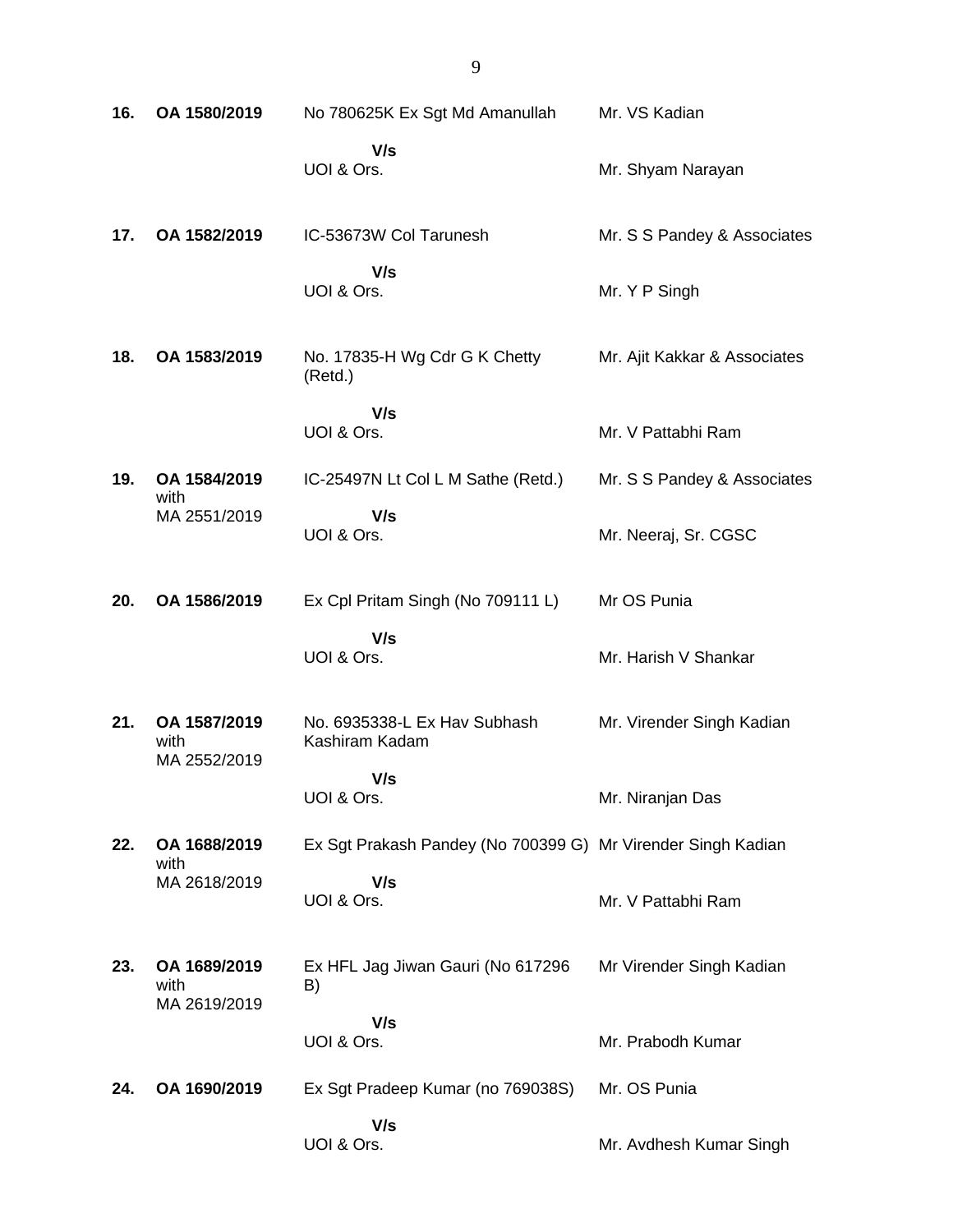| 25. | OA 1691/2019<br>with                 | Ex Sgt Sibnath Dey (742068-G)                                                        | Mr. Praveen Kumar                     |
|-----|--------------------------------------|--------------------------------------------------------------------------------------|---------------------------------------|
|     | MA 2620/2019                         | V/s<br>UOI & Ors.                                                                    | Ms Barkha Babbar                      |
| 26. | OA 1703/2019                         | Hav M Kumar (No 14651134 P)                                                          | Mr Virender Singh Kadian              |
|     |                                      | V/s<br>UOI & Ors.                                                                    | Mr. Arvind Patel                      |
| 27. | OA 1708/2019                         | Ex Sub Nagendra Singh (JC 811103 A) Mr Ajit Kakkar, Ms Alpana Yadav<br>V/s           | & Madhuri Koli                        |
|     |                                      | UOI & Ors.                                                                           | Ms. Suman Chauhan                     |
| 28. | OA 1898/2019<br>with<br>MA 2756/2019 | Smt Vimla Devi W/o Late Nb Sub Clk<br>(GD) Gopal Singh Rajput (JC<br>571481K)<br>V/s | Mr Ajai Bhalla                        |
|     |                                      | UOI & Ors.                                                                           | Mr. V S Tomar                         |
| 29. | OA 1911/2019                         | No 14593181Y Sep /DSC Indra Kumar Mr. Manoj Kr Gupta                                 |                                       |
|     |                                      | V/s<br>UOI & Ors.                                                                    | Ms. Barkha Babbar                     |
| 30. | OA 1937/2019                         | Spr Daljit Singh (No 15586390 K)                                                     | Mr Ajit Kakkar & Associates           |
|     |                                      | V/s<br>UOI & Ors.                                                                    | Mr Niranjan Das                       |
| 31. | OA 2118/2019<br>with                 | Ex Sgt Joginder Singh (No 285155)                                                    | Mr Ajit Kakkar & Associates           |
|     | MA 3005/2019                         | V/s<br>UOI & Ors.                                                                    | Mr. Prabodh Kumar                     |
| 32. | OA 2343/2019<br>with                 | Ex Sgt Suraj Bhan (678667)                                                           | Mr. I V Raghav & Mr. Manoj<br>Chauhan |
|     | MA 3234/2019                         | V/s<br>UOI & Ors.                                                                    | Mr. VS Tomar                          |
| 33. | OA 2346/2019<br>with                 | Ex Cpl Ved Prakash Sood (230131)                                                     | Ms. Geetanjali Visvanathan            |
|     | MA 3240/2019                         | V/s<br>UOI & Ors.                                                                    | Mr Anil Gautam                        |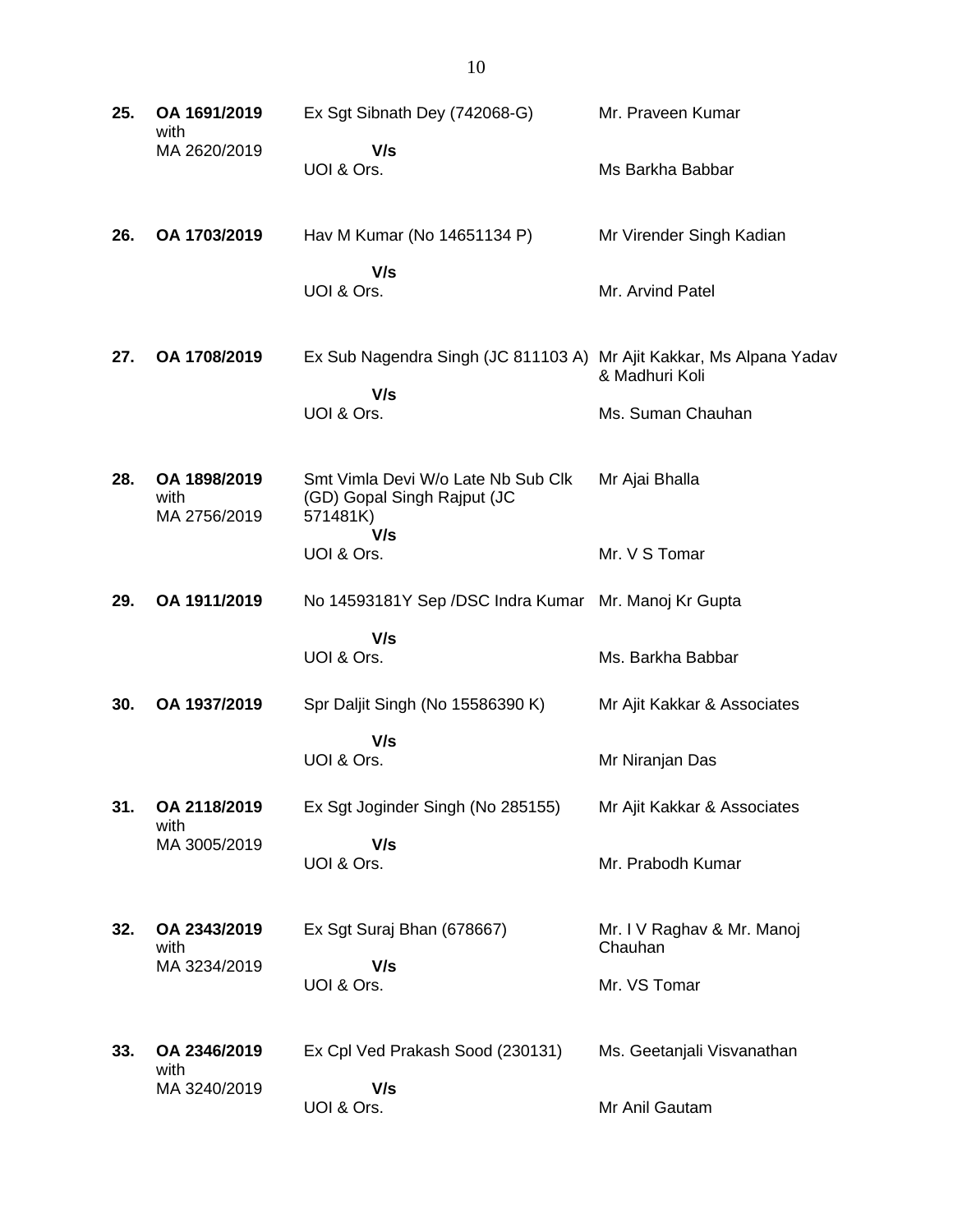| 34. | OA 2347/2019                         | Wg Cdr Kameshwar Prasad Mishra<br>(Retd) (No 24064)                  | Mr Baljeet Singh & Deepika<br>Sheoran |
|-----|--------------------------------------|----------------------------------------------------------------------|---------------------------------------|
|     |                                      | V/s<br>UOI & Ors.                                                    | Mr Tarunvir Singh Khehar              |
| 35. | OA 2348/2019<br>with<br>MA 3241/2019 | Wg Cdr Divesh Rai Auplish (Retd) (No<br>17322)<br>V/s                | Mr Baljeet Singh & Deepika<br>Sheoran |
|     |                                      | UOI & Ors.                                                           | Mr Harish V Shankar                   |
| 36. | OA 2349/2019                         | Lt Cdr Sunil Chaturvedi (Retd) (No<br>06194A)<br>V/s                 | Mr. Ankur Chhibber & Mr VS<br>Kadian  |
|     |                                      | UOI & Ors.                                                           | Mr Satya Ranjan Swain                 |
| 37. | OA 2350/2019                         | Ex CPO HS (Hony) Gurmeet Singh (No Mr Ved Prakash<br>152929T)<br>V/s |                                       |
|     |                                      | UOI & Ors.                                                           | Mr Shyam Narayan                      |
| 38. | OA 2352/2019                         | SL-4056K Col A K Singh                                               | Mr. Rajiv Manglik                     |
|     |                                      | V/s<br>UOI & Ors.                                                    | Mr Tarunvir Singh Khehar              |
| 39. | OA 2388/2019                         | No 692258R Ex JWO Ashok Kumar<br>Pandey                              | Mr V S Kadian                         |
|     |                                      | V/s<br>UOI & Ors.                                                    | Ms. Suman Chauhan                     |
| 40. | OA 2389/2019                         | Col Kedar Shukla (Retd) (IC 47924 Y)                                 | Mr Virender Singh Kadian              |
|     |                                      | V/s<br>UOI & Ors.                                                    | Mr. V Pattabhi Ram                    |
| 41. | OA 2390/2019<br>with<br>MA 3273/2019 | Ex SGT Rajan Kumar Singh (No<br>791458S)                             | Mr Ved Prakash                        |
|     |                                      | V/s<br>UOI & Ors.                                                    | Dr. Vijendra Singh Mahndiyan          |
| 42. | OA 247/2020<br>with<br>MA 292/2020   | Col Ashok Kumar Yadav (Retd) (No<br>30139 M)                         | Mr Praveen Kumar                      |
|     |                                      | V/s<br>UOI & Ors.                                                    | Mr. Avdesh Kumar Singh                |
|     |                                      |                                                                      |                                       |
| 43. | OA 248/2020<br>with                  | Ex Cpl Ranjeet Kumar (No 751299)                                     | Ms Pallavi Awasthi                    |
|     | MA 293/2020                          | V/s<br>UOI & Ors.                                                    | Mr. Harish V Shankar                  |